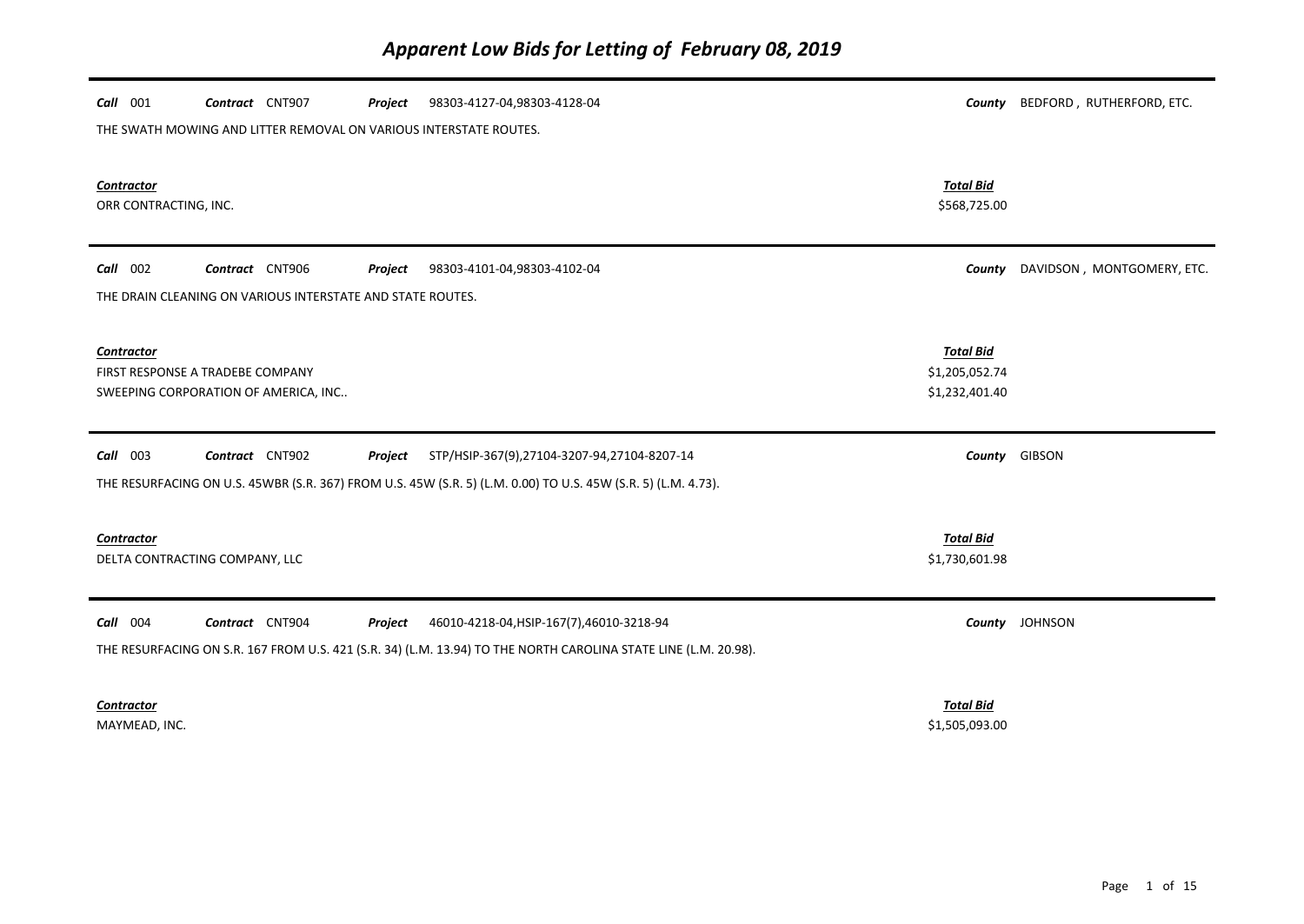### *Call* 005 *Contract* CNT909 *Project County* RUTHERFORD & WILLIAMSON 98303-4139-04,98303-4140-04

THE SWATH MOWING AND LITTER REMOVAL ON I-840.

| <b>Contractor</b><br>BILL LEDFORD & SON, INC.<br>ORR CONTRACTING, INC.                                                                                                                                           | <b>Total Bid</b><br>\$446,636.00<br>\$489,656.00                       |                               |
|------------------------------------------------------------------------------------------------------------------------------------------------------------------------------------------------------------------|------------------------------------------------------------------------|-------------------------------|
| Call 006<br>Contract CNT043<br>NH/HSIP-61(47),01004-3248-94,01004-8248-14<br>Project                                                                                                                             |                                                                        | County ANDERSON               |
| THE RESURFACING ON S.R. 61 FROM NEAR BUFFALO ROAD (L.M. 20.52) TO NEAR U.S. 441 (S.R. 71) (L.M. 22.80).                                                                                                          |                                                                        |                               |
| <b>Contractor</b><br>ROGERS GROUP, INC.<br>DURACAP ASPHALT PAVING CO., INC.<br>APAC-ATLANTIC, INC.                                                                                                               | <b>Total Bid</b><br>\$1,048,358.99<br>\$1,198,642.54<br>\$1,319,516.00 |                               |
| Call 007<br>Contract CNT054<br>98100-4123-04,98100-4124-04<br>Project<br>THE RETRACING OF PAVEMENT MARKINGS WITH SPRAY THERMOPLASTIC AND RANDOM ON-CALL PAVEMENT MARKING ON VARIOUS INTERSTATE AND STATE ROUTES. |                                                                        | County ANDERSON, BLOUNT, ETC. |
|                                                                                                                                                                                                                  |                                                                        |                               |
| <b>Contractor</b><br>SUPERIOR PAVEMENT MARKING, INC.<br><b>CENTRAL SEAL COMPANY</b>                                                                                                                              | <b>Total Bid</b><br>\$2,515,916.13<br>\$2,859,915.00                   |                               |
| Call 008<br>Contract CNT042<br>98100-4125-04<br>Project<br>THE RETRACING OF PAINTED PAVEMENT MARKING LINES ON VARIOUS STATE ROUTES.                                                                              | County                                                                 | ANDERSON, BLOUNT, ETC.        |
| <b>Contractor</b><br>OGLESBY CONSTRUCTION, INC.<br><b>CENTRAL SEAL COMPANY</b>                                                                                                                                   | <b>Total Bid</b><br>\$1,067,449.00<br>\$1,070,000.00                   |                               |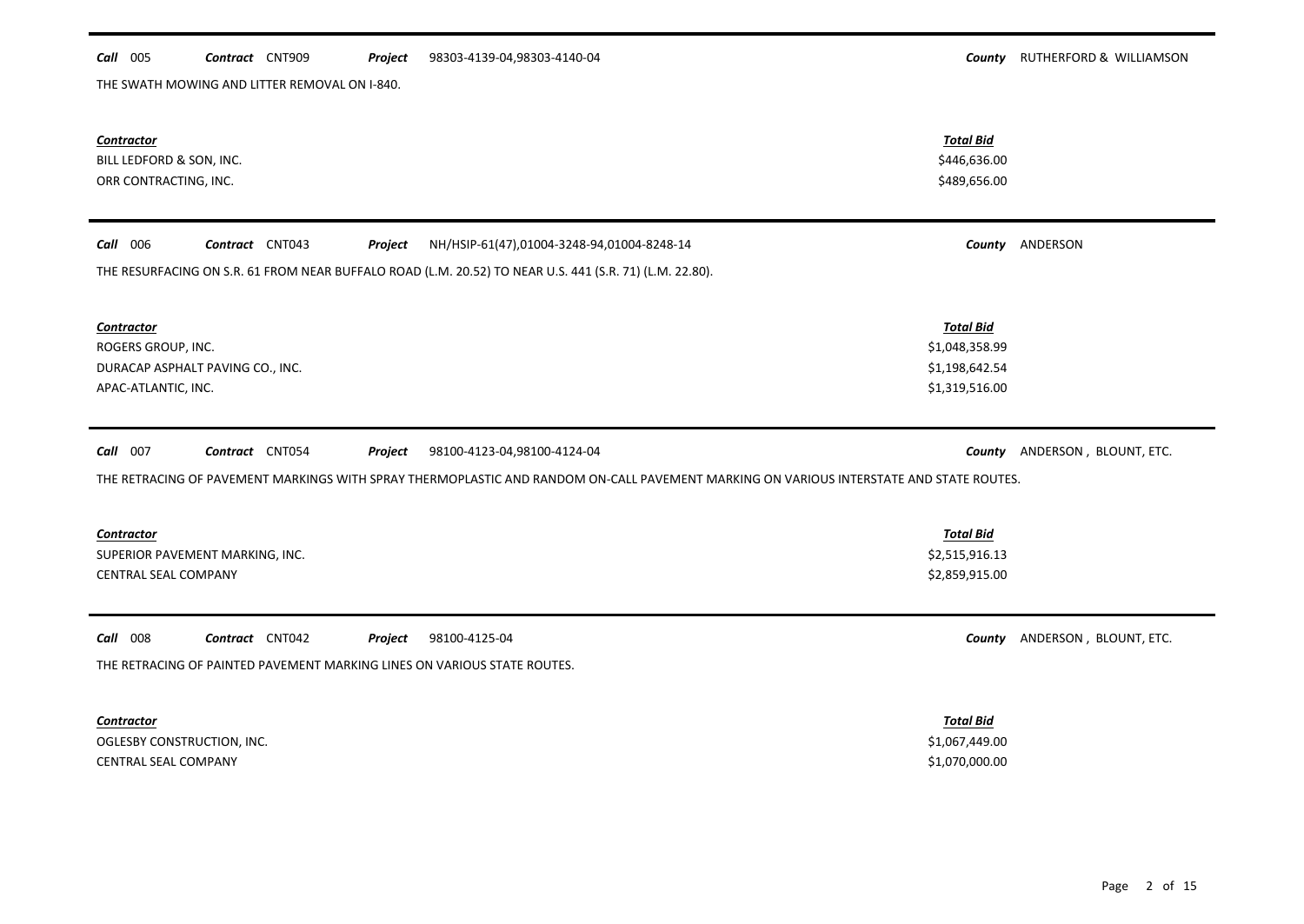| NH/HSIP-10(74),02002-3225-94,02002-8225-14<br>Call 009<br>Contract CNT041<br>Project<br>THE RESURFACING ON U.S. 231 (S.R. 10) FROM THE MOORE COUNTY LINE (L.M. 0.00) TO BROOKHAVEN CIRCLE (L.M. 8.31). |                                    | County BEDFORD          |
|--------------------------------------------------------------------------------------------------------------------------------------------------------------------------------------------------------|------------------------------------|-------------------------|
|                                                                                                                                                                                                        |                                    |                         |
| <b>Contractor</b>                                                                                                                                                                                      | <b>Total Bid</b><br>\$1,219,471.58 |                         |
| WRIGHT PAVING CONTRACTORS, INC.<br>VOLUNTEER PAVING, LLC                                                                                                                                               | \$1,276,963.74                     |                         |
|                                                                                                                                                                                                        |                                    |                         |
| $Call$ 010<br>Contract CNT050<br>98303-4130-04,98303-4131-04<br>Project                                                                                                                                | County                             | BEDFORD, CHEATHAM, ETC. |
| THE RETRACING OF PAVEMENT MARKINGS WITH SPRAY THERMOPLASTIC AND RANDOM ON-CALL PAVEMENT MARKING ON VARIOUS INTERSTATE AND STATE ROUTES.                                                                |                                    |                         |
| Contractor                                                                                                                                                                                             | <b>Total Bid</b>                   |                         |
| OGLESBY CONSTRUCTION, INC. (INVALID BID)                                                                                                                                                               |                                    |                         |
| VOLUNTEER PAVING, LLC<br>REYNOLDS SEALING & STRIPING, INC.                                                                                                                                             | \$2,911,771.00<br>\$3,160,575.00   |                         |
|                                                                                                                                                                                                        |                                    |                         |
| $Call$ 011<br>Contract CNT048<br>Project<br>98303-4132-04                                                                                                                                              | County                             | BEDFORD, CHEATHAM, ETC. |
| THE RETRACING OF PAINTED PAVEMENT MARKING LINES ON VARIOUS STATE ROUTES.                                                                                                                               |                                    |                         |
| <b>Contractor</b>                                                                                                                                                                                      | <b>Total Bid</b>                   |                         |
| MARKING IMPRESSIONS CORP. DBA POPE STRIP                                                                                                                                                               | \$1,002,780.00                     |                         |
| OGLESBY CONSTRUCTION, INC.                                                                                                                                                                             | \$1,124,917.00                     |                         |
| REYNOLDS SEALING & STRIPING, INC.                                                                                                                                                                      | \$1,125,330.00                     |                         |
| $Call$ 012<br>Contract CNT053<br>98400-4109-04,98400-4110-04<br>Project                                                                                                                                | County                             | BENTON, CARROLL, ETC.   |
| THE RETRACING OF PAVEMENT MARKINGS WITH SPRAY THERMOPLASTIC AND RANDOM ON-CALL PAVEMENT MARKING ON VARIOUS INTERSTATE AND STATE ROUTES.                                                                |                                    |                         |
|                                                                                                                                                                                                        |                                    |                         |
| Contractor                                                                                                                                                                                             | <b>Total Bid</b>                   |                         |
| TRAF-MARK INDUSTRIES, L.L.C.                                                                                                                                                                           | \$1,928,440.00                     |                         |
| STF, LLC DBA TRAFFIC CONTROL COMPANY                                                                                                                                                                   | \$2,034,952.00                     |                         |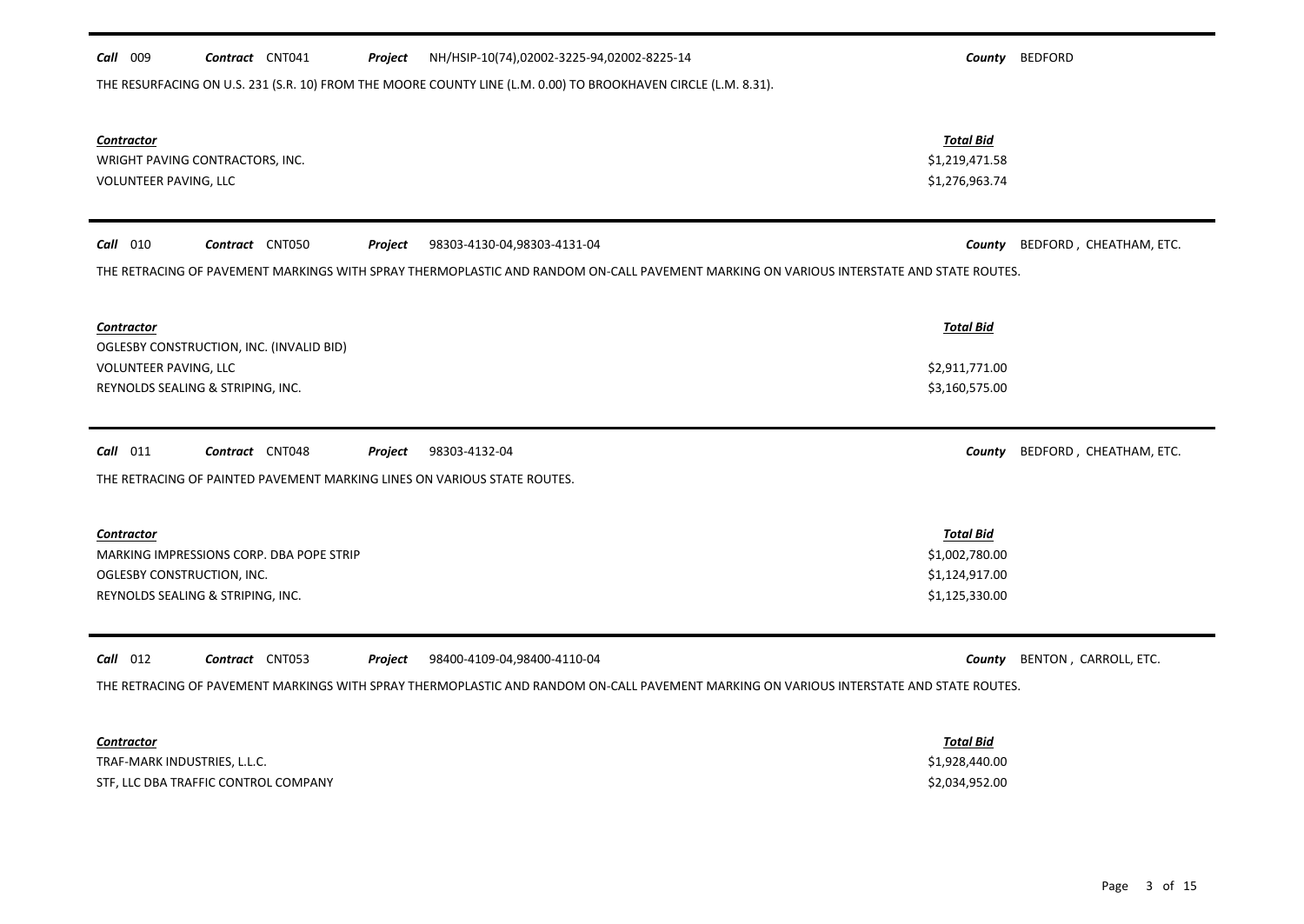| Contractor<br>TRAF-MARK INDUSTRIES, L.L.C.<br>OGLESBY CONSTRUCTION, INC.                                                                                                                                           | <b>Total Bid</b><br>\$1,005,245.00<br>\$1,104,141.00             |                        |
|--------------------------------------------------------------------------------------------------------------------------------------------------------------------------------------------------------------------|------------------------------------------------------------------|------------------------|
| $Call$ 014<br>Contract CNT047<br>98200-4109-04,98200-4110-04<br>Project<br>THE RETRACING OF PAVEMENT MARKINGS WITH SPRAY THERMOPLASTIC AND RANDOM ON-CALL PAVEMENT MARKING ON VARIOUS INTERSTATE AND STATE ROUTES. | County                                                           | BLEDSOE, BRADLEY, ETC. |
| <b>Contractor</b><br>OGLESBY CONSTRUCTION, INC. (INVALID BID)                                                                                                                                                      | <b>Total Bid</b>                                                 |                        |
| <b>CENTRAL SEAL COMPANY</b>                                                                                                                                                                                        | \$2,332,594.00                                                   |                        |
| $Call$ 015<br>Contract CNT045<br>98200-4111-04<br>Project<br>THE RETRACING OF PAINTED PAVEMENT MARKING LINES ON VARIOUS STATE ROUTES.                                                                              | County                                                           | BLEDSOE, BRADLEY, ETC. |
| <b>Contractor</b><br>REYNOLDS SEALING & STRIPING, INC.<br>OGLESBY CONSTRUCTION, INC.                                                                                                                               | <b>Total Bid</b><br>\$632,205.00<br>\$656,209.00                 |                        |
| Contract CNT044<br>98100-4126-04<br>$Call$ 016<br>Project<br>THE RELENSING OF SNOWPLOWABLE PAVEMENT MARKERS ON VARIOUS INTERSTATE AND STATE ROUTES.                                                                | County                                                           | BLOUNT, CAMPBELL, ETC. |
| Contractor<br>A & A SAFETY, INC.<br>W L MARKERS, INC.<br>CENTRAL SEAL COMPANY                                                                                                                                      | <b>Total Bid</b><br>\$224,999.80<br>\$234,387.36<br>\$270,000.00 |                        |

### *Call* 013 *Contract* CNT051 *Project County* BENTON , CARROLL, ETC. Project 98400-4111-04

THE RETRACING OF PAINTED PAVEMENT MARKING LINES ON VARIOUS STATE ROUTES.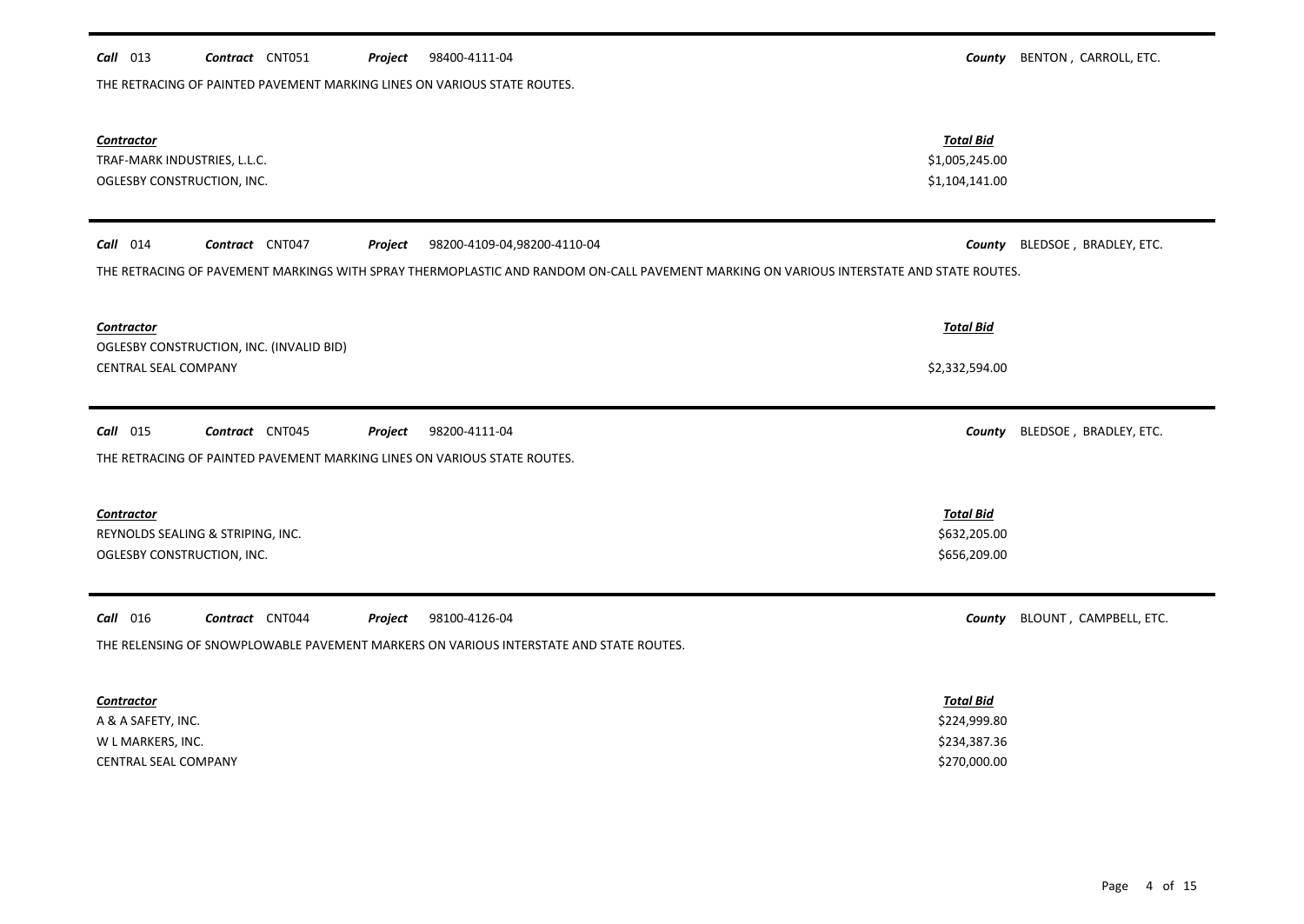| Call 017                                                     | Contract CNT033                   | Project | STP-305(14),54016-8225-14,STP-306(14),06015-8216-14,STP-306(15),61016-8202-14,STP-<br>308(9),06017-8212-14                                          | County                                                           | BRADLEY, MCMINN, ETC.           |
|--------------------------------------------------------------|-----------------------------------|---------|-----------------------------------------------------------------------------------------------------------------------------------------------------|------------------------------------------------------------------|---------------------------------|
|                                                              |                                   |         | THE RESURFACING (MICROSURFACING) ON S.R. 306 AND S.R. 308 IN BRADLEY COUNTY, ON S.R. 305 IN MCMINN COUNTY AND ON S.R. 306 IN MEIGS COUNTY.          |                                                                  |                                 |
| <b>Contractor</b>                                            | HUDSON CONSTRUCTION COMPANY       |         |                                                                                                                                                     | <b>Total Bid</b><br>\$1,771,256.18                               |                                 |
| <b>Call</b> 018                                              | Contract CNT061                   | Project | NH-I-40-2(100),09001-8113-44,39001-8177-44                                                                                                          | County                                                           | CARROLL & HENDERSON             |
|                                                              |                                   |         | THE RESURFACING ON I-40 FROM M.M. 115.31 (L.M. 20.31) IN HENDERSON COUNTY TO M.M. 120.31 (L.M. 0.66) IN CARROLL COUNTY.                             |                                                                  |                                 |
| Contractor                                                   | DELTA CONTRACTING COMPANY, LLC    |         |                                                                                                                                                     | <b>Total Bid</b><br>\$4,104,516.61                               |                                 |
| <b>Call</b> 019                                              | Contract CNT049                   | Project | 98303-4133-04                                                                                                                                       |                                                                  | County CHEATHAM, DAVIDSON, ETC. |
|                                                              |                                   |         | THE RELENSING OF SNOWPLOWABLE PAVEMENT MARKERS ON VARIOUS INTERSTATE AND STATE ROUTES.                                                              |                                                                  |                                 |
| <b>Contractor</b><br>A & A SAFETY, INC.<br>W L MARKERS, INC. | REYNOLDS SEALING & STRIPING, INC. |         |                                                                                                                                                     | <b>Total Bid</b><br>\$329,807.75<br>\$345,577.75<br>\$382,763.60 |                                 |
| Call 020                                                     | Contract CNT035                   | Project | NH/HSIP-32(94),13001-3235-94,13001-8235-14<br>THE RESURFACING ON U.S. 25E (S.R. 32) FROM NEAR WELCH DRIVE (L.M. 9.72) TO NEAR M.M. 12 (L.M. 11.95). |                                                                  | County CLAIBORNE                |
| Contractor                                                   |                                   |         |                                                                                                                                                     | <b>Total Bid</b>                                                 |                                 |
| ROGERS GROUP, INC.                                           |                                   |         |                                                                                                                                                     | \$1,246,970.15                                                   |                                 |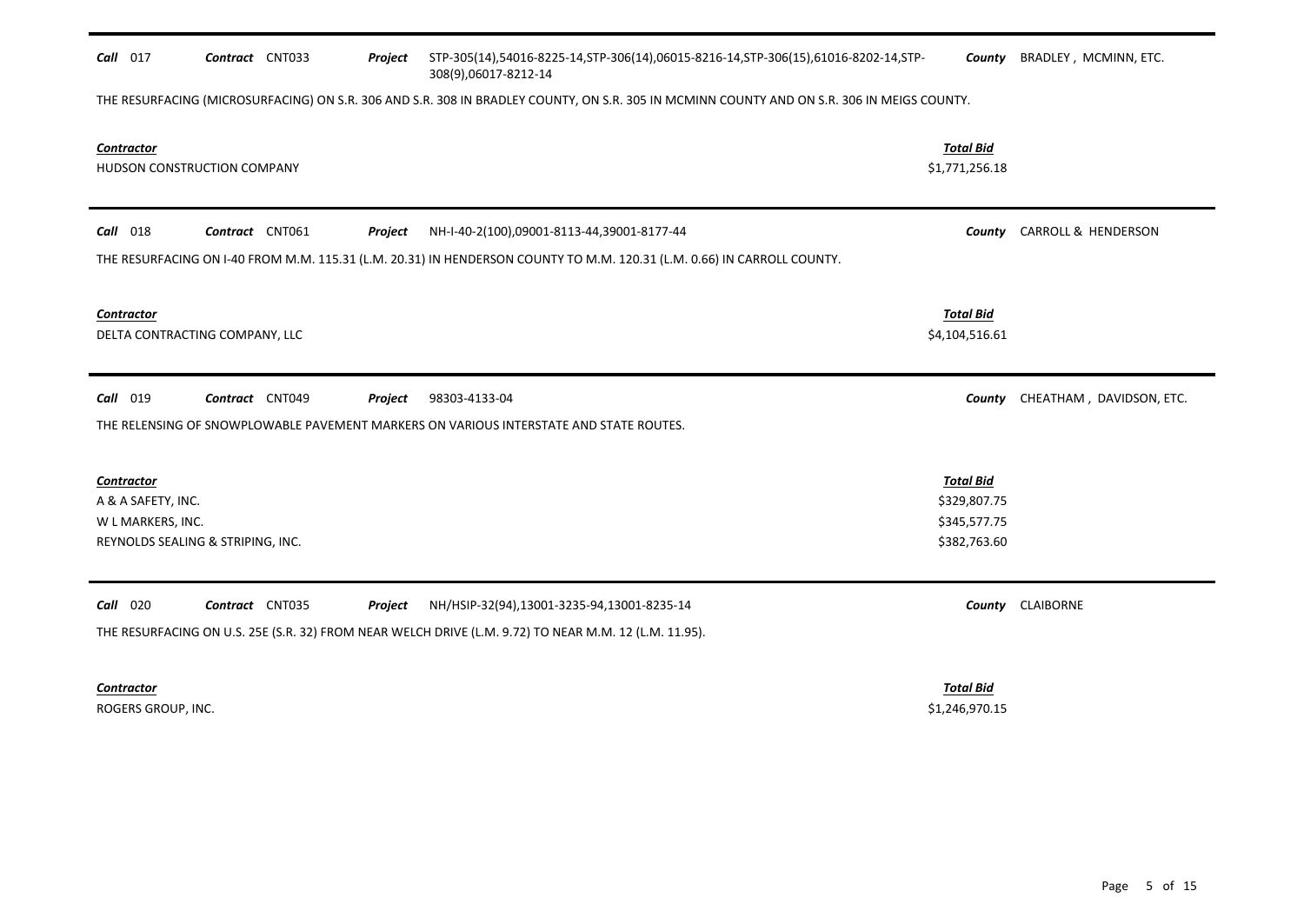### **Call** 021 **Contract** CNT046 **Project** 98200-4112-04 **COUNTY CLAY , CUMBERLAND, ETC.** Project 98200-4112-04

THE RELENSING OF SNOWPLOWABLE PAVEMENT MARKERS ON VARIOUS INTERSTATE AND STATE ROUTES.

| <b>Contractor</b><br>A & A SAFETY, INC.<br>W L MARKERS, INC.<br>REYNOLDS SEALING & STRIPING, INC.                                                                                                                                                                                                                       | <b>Total Bid</b><br>\$392,466.75<br>\$425,880.90<br>\$452,846.80       |                        |
|-------------------------------------------------------------------------------------------------------------------------------------------------------------------------------------------------------------------------------------------------------------------------------------------------------------------------|------------------------------------------------------------------------|------------------------|
| Call 022<br>Contract CNT026<br>NH-111(106),67001-8292-14,NH-52(88),14004-8222-14<br>Project<br>THE RESURFACING (MICROSURFACING) ON S.R. 111 IN OVERTON COUNTY FROM THE PUTNAM COUNTY LINE TO NORTH OF S.R. 293 AND ON S.R. 52 FROM WEST OF POOR HOUSE ROAD IN CLAY COUNTY<br>TO WEST OF ROBBINS LANE IN OVERTON COUNTY. |                                                                        | County CLAY & OVERTON  |
| <b>Contractor</b><br>HUDSON CONSTRUCTION COMPANY                                                                                                                                                                                                                                                                        | <b>Total Bid</b><br>\$982,844.81                                       |                        |
| $Call$ 023<br>Contract CNT060<br>Project<br>19046-4219-04, HSIP-112(41), 19046-3219-94<br>THE RESURFACING ON U.S. 41A (S.R. 112) FROM SOUTH OF OLD HICKORY BOULEVARD (L.M. 6.61) TO THE CHEATHAM COUNTY LINE (L.M. 12.04).                                                                                              |                                                                        | <b>County</b> DAVIDSON |
| <b>Contractor</b><br>EUBANK ASPHALT PAVING & SEALING<br>ROGERS GROUP, INC.<br>VULCAN CONSTRUCTION MATERIALS, LLC                                                                                                                                                                                                        | <b>Total Bid</b><br>\$1,243,409.00<br>\$1,463,144.92<br>\$1,639,337.45 |                        |
| Call 024<br>Contract CNT001<br>Project<br>19948-4107-04<br>THE REPAIR OF THE BRIDGES ON ARLINGTON AVENUE OVER I-40 (L.M. 0.12 AND L.M. 0.17) AND ON U.S. 41 (U.S. 70S, S.R. 1) OVER MILL CREEK (L.M. 21.99).                                                                                                            |                                                                        | County DAVIDSON        |
| <b>Contractor</b><br>BELL & ASSOCIATES CONSTRUCTION, LP<br>MID-STATE CONSTRUCTION COMPANY, INC.<br>KIEWIT INFRASTRUCTURE SOUTH CO.                                                                                                                                                                                      | <b>Total Bid</b><br>\$537,500.00<br>\$760,657.86<br>\$770,595.04       |                        |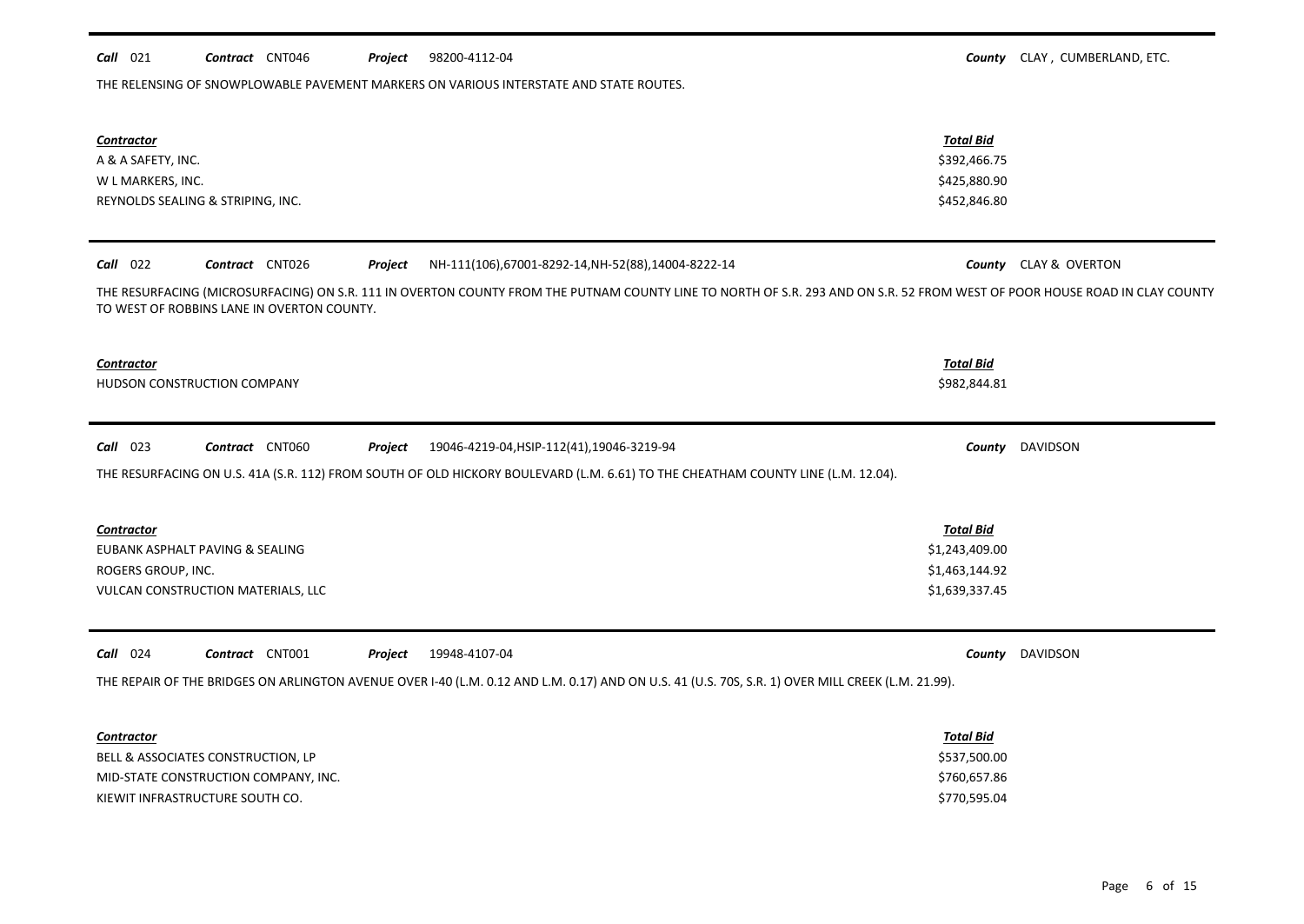*Call* 025 *Contract* CNT024 *Project County* DEKALB & WHITE 21001-4278-04,93002-4217-04,HSIP-26(72),21001-3278-94,HSIP-26(73),93002-3217-94

THE RESURFACING (MICROSURFACE OR THIN MIX OVERLAY) ON U.S. 70 (S.R. 26) FROM WEST OF BRENT TAYLOR ROAD (L.M. 20.26) IN DEKALB COUNTY TO EAST OF CREEKSIDE PLACE (L.M. 9.82) IN WHITE COUNTY.

| Contractor<br>ROGERS GROUP, INC.<br>TINSLEY ASPHALT, LLC<br>HUDSON CONSTRUCTION COMPANY                                                                                                 | <b>Total Bid</b><br>\$1,435,424.33<br>\$1,567,450.49<br>\$1,677,177.09 |                         |
|-----------------------------------------------------------------------------------------------------------------------------------------------------------------------------------------|------------------------------------------------------------------------|-------------------------|
| Call 026<br>Contract CNT057<br>Project<br>22006-4227-04, HSIP-47(11), 22006-3227-94<br>THE RESURFACING ON S.R. 47 FROM U.S. 70 (S.R. 1) (L.M. 10.19) TO NORTH OF S.R. 250 (L.M. 12.47). |                                                                        | County DICKSON          |
| <b>Contractor</b><br>EUBANK ASPHALT PAVING & SEALING<br>JONES BROS. CONTRACTORS, LLC                                                                                                    | <b>Total Bid</b><br>\$526,090.00<br>\$613,186.20                       |                         |
| <b>Call</b> 027<br>Contract CNT052<br>98400-4112-04<br>Project<br>THE RELENSING OF SNOWPLOWABLE PAVEMENT MARKERS ON VARIOUS INTERSTATE AND STATE ROUTES.                                | County                                                                 | FAYETTE, HARDEMAN, ETC. |
| <b>Contractor</b><br>A & A SAFETY, INC.<br>W L MARKERS, INC.<br>REYNOLDS SEALING & STRIPING, INC.                                                                                       | <b>Total Bid</b><br>\$219,002.30<br>\$234,991.00<br>\$289,762.40       |                         |
|                                                                                                                                                                                         |                                                                        |                         |

HUDSON CONSTRUCTION COMPANY **\$1,318,411.83** \$1,318,411.83

*Contractor Total Bid*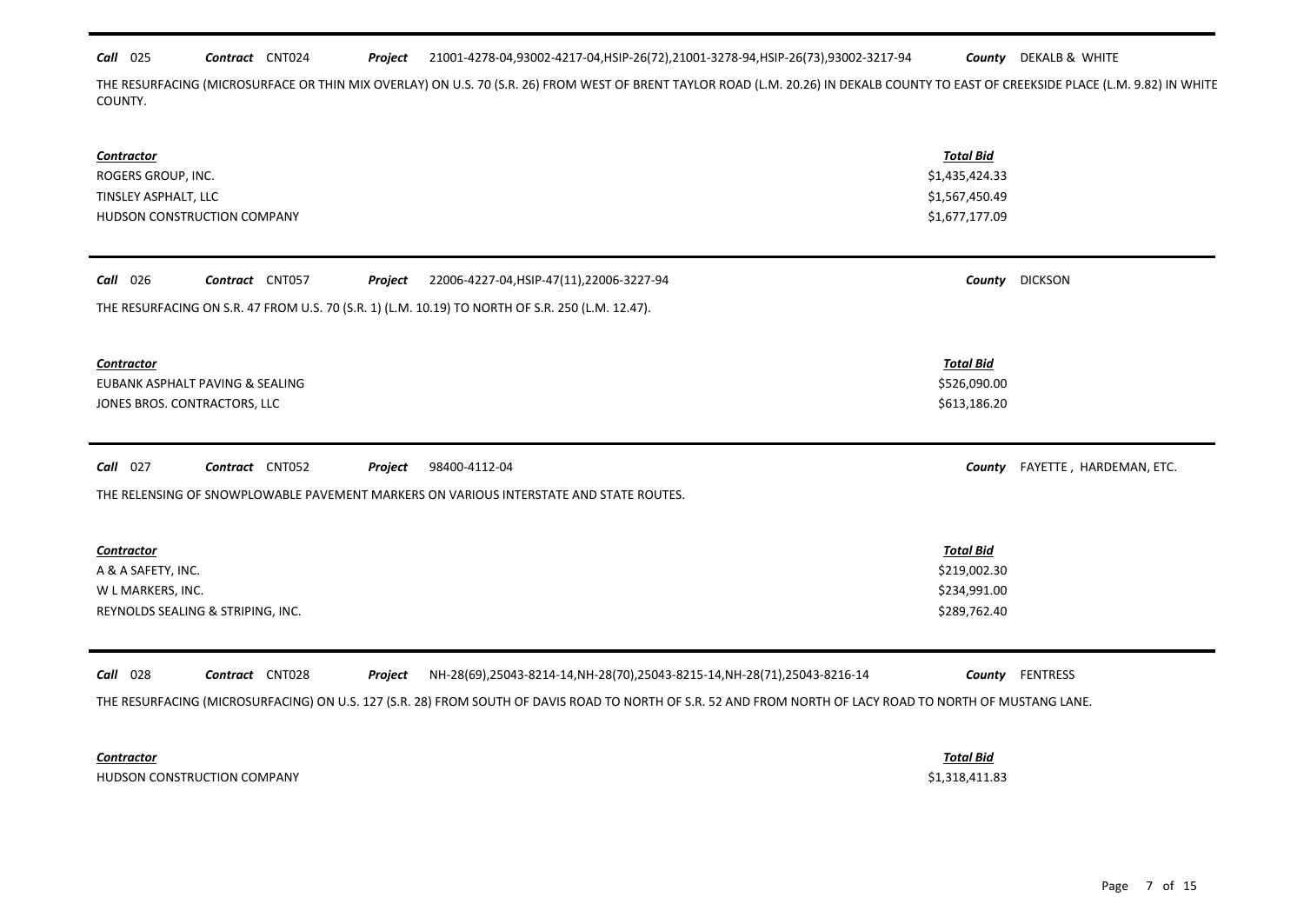## *Call* 029 *Contract* CNT037 *Project County* GILES 28010-4223-04,28011-4215-04,HSIP-273(15),28010-3223-94

# THE RESURFACING ON S.R. 273 FROM WEST OF PIERSON LANE (L.M. 8.00) TO THE LINCOLN COUNTY LINE (L.M. 15.84), INCLUDING BRIDGE DECK REPAIR.

| Contractor<br>ROGERS GROUP, INC.<br>VOLUNTEER PAVING, LLC<br>WRIGHT PAVING CONTRACTORS, INC.                                | <b>Total Bid</b><br>\$941,982.00<br>\$979,414.19<br>\$1,122,277.89 |          |
|-----------------------------------------------------------------------------------------------------------------------------|--------------------------------------------------------------------|----------|
| Contract CNT071<br><b>Call</b> 030<br>Project<br>28001-4182-04                                                              | <b>County</b> GILES                                                |          |
| THE REPAIR OF THE BRIDGES ON I-65 OVER SINKING CREEK (L.M. 2.76).                                                           |                                                                    |          |
| Contractor<br>BELL & ASSOCIATES CONSTRUCTION, LP<br>PROSHOT CONCRETE, INC.                                                  | <b>Total Bid</b><br>\$554,549.00<br>\$766,868.00                   |          |
|                                                                                                                             |                                                                    |          |
| <b>Call</b> 031<br>Contract CNT040<br>Project<br>NH/HSIP-32(95),29004-3244-94,29004-8244-14                                 | County                                                             | GRAINGER |
| THE RESURFACING ON U.S. 25E (S.R. 32) FROM NEAR THE HOLSTON RIVER BRIDGE (L.M. 0.27) TO NEAR U.S. 11W (S.R. 1) (L.M. 5.80). |                                                                    |          |
| <b>Contractor</b><br>APAC-ATLANTIC, INC.<br>DURACAP ASPHALT PAVING CO., INC.                                                | <b>Total Bid</b><br>\$2,609,668.80<br>\$2,792,870.15               |          |
| $Call$ 032<br>Contract CNT063<br>Project<br>STP/HSIP-18(33),35003-3232-94,35003-8232-14                                     | County                                                             | HARDEMAN |
| THE RESURFACING ON S.R. 18 FROM U.S. 64 (S.R. 15) (L.M. 17.39) TO THE MADISON COUNTY LINE (L.M. 30.98).                     |                                                                    |          |

STANDARD CONSTRUCTION COMPANY, INC. **STANDARD CONSTRUCTION COMPANY, INC.** SALE And the state of the state of the state of the state of the state of the state of the state of the state of the state of the state of the state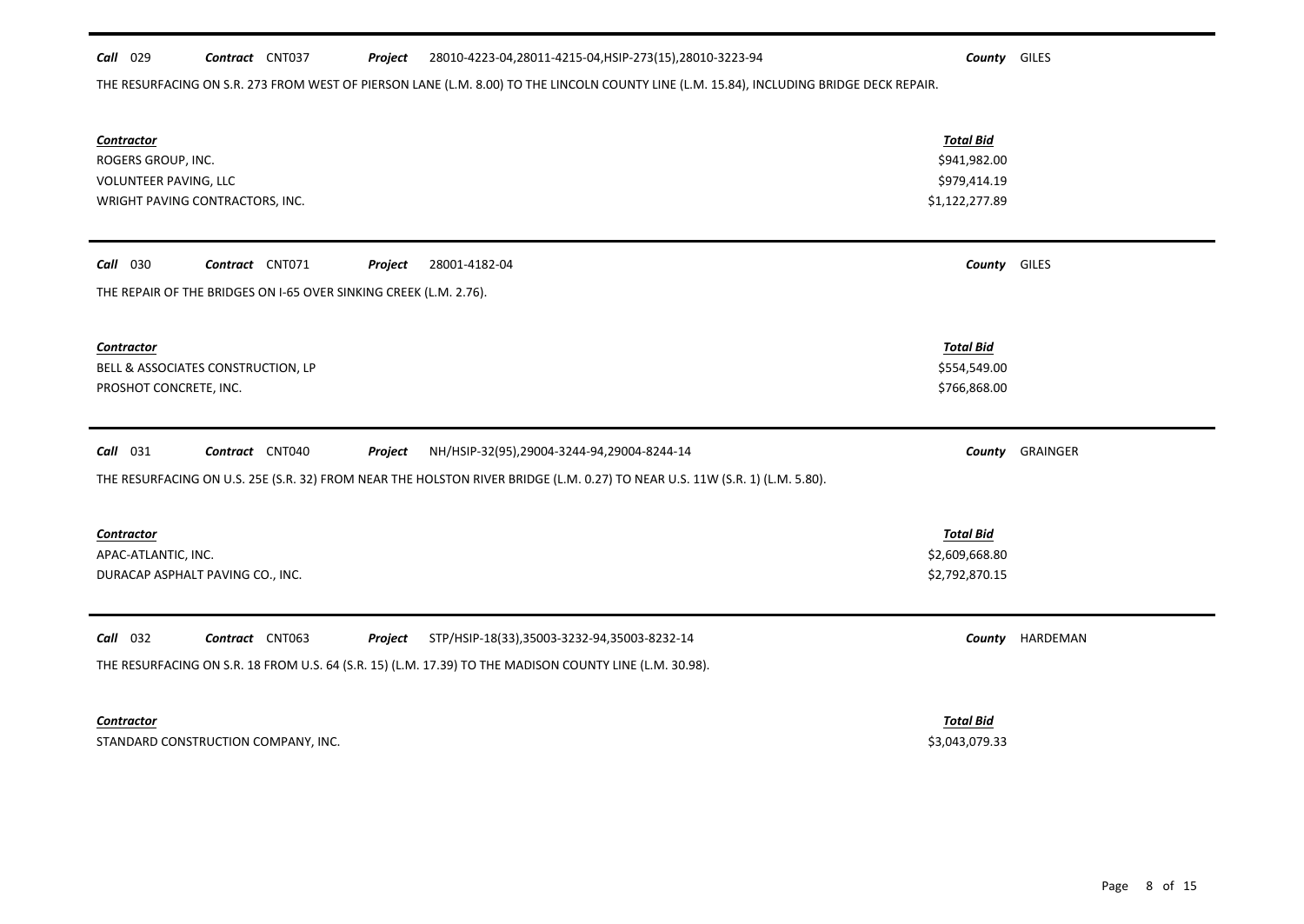| $Call$ 033                                                         | Contract CNT064                                                 | Project | STP/HSIP-104(42),39010-3226-94,39010-8226-14                                                                                                                                     |                                                                      | County HENDERSON                |
|--------------------------------------------------------------------|-----------------------------------------------------------------|---------|----------------------------------------------------------------------------------------------------------------------------------------------------------------------------------|----------------------------------------------------------------------|---------------------------------|
|                                                                    |                                                                 |         | THE RESURFACING ON S.R. 104 FROM ROCK MILAM ROAD (L.M. 7.50) TO U.S. 412 (S.R. 20) (L.M. 16.70).                                                                                 |                                                                      |                                 |
| <b>Contractor</b>                                                  | DELTA CONTRACTING COMPANY, LLC                                  |         |                                                                                                                                                                                  | <b>Total Bid</b><br>\$2,109,517.93                                   |                                 |
| $Call$ 034                                                         | Contract CNT039                                                 | Project | 42010-4211-04,81016-4219-04,81016-4220-04,HSIP-232(17),42010-3212-94                                                                                                             |                                                                      | <b>County</b> HOUSTON & STEWART |
|                                                                    |                                                                 |         | THE RESURFACING ON S.R. 232 FROM S.R. 147 (L.M. 0.00) IN HOUSTON COUNTY TO LEATHERWOOD CREEK (L.M. 3.74) IN STEWART COUNTY, INCLUDING BRIDGE DECK REPAIR.                        |                                                                      |                                 |
| <b>Contractor</b>                                                  | EUBANK ASPHALT PAVING & SEALING<br>JONES BROS. CONTRACTORS, LLC |         |                                                                                                                                                                                  | <b>Total Bid</b><br>\$668,362.00<br>\$799,999.99                     |                                 |
| $Call$ 035                                                         | Contract CNT007                                                 | Project | R-PHSIP-1(330),43004-3224-94                                                                                                                                                     |                                                                      | County HUMPHREYS                |
|                                                                    |                                                                 |         | THE IMPROVEMENT OF VARIOUS INTERSECTIONS ON U.S. 70 (S.R. 1) AND RAILROAD STREET IN WAVERLY, INCLUDING GRADING, DRAINAGE, SIGNALS AND PAVING.                                    |                                                                      |                                 |
| <b>Contractor</b><br>SESSIONS PAVING COMPANY<br>J. M. DUNCAN, INC. | EUBANK ASPHALT PAVING & SEALING                                 |         |                                                                                                                                                                                  | <b>Total Bid</b><br>\$937,506.50<br>\$1,035,982.30<br>\$1,690,801.50 |                                 |
| <b>Call</b> 036                                                    | Contract CNT029                                                 | Project | STP/HSIP-53(53),44002-3229-94,44002-8229-14,STP-56(88),71007-8224-14,STP-<br>56(89),44003-8237-14                                                                                |                                                                      | <b>County</b> JACKSON & PUTNAM  |
|                                                                    | NORTH OF OLD CREEK ROAD IN JACKSON COUNTY.                      |         | THE RESURFACING (MICROSURFACING) ON S.R. 53 IN JACKSON COUNTY FROM NORTH OF S.R. 135 TO THE CLAY COUNTY LINE AND ON S.R. 56 FROM NORTH OF U.S. 70N (S.R. 24) IN PUTNAM COUNTY TO |                                                                      |                                 |
| <b>Contractor</b>                                                  | HUDSON CONSTRUCTION COMPANY<br>WHITAKER CONTRACTING CORP.       |         |                                                                                                                                                                                  | <b>Total Bid</b><br>\$1,595,314.81<br>\$1,600,739.07                 |                                 |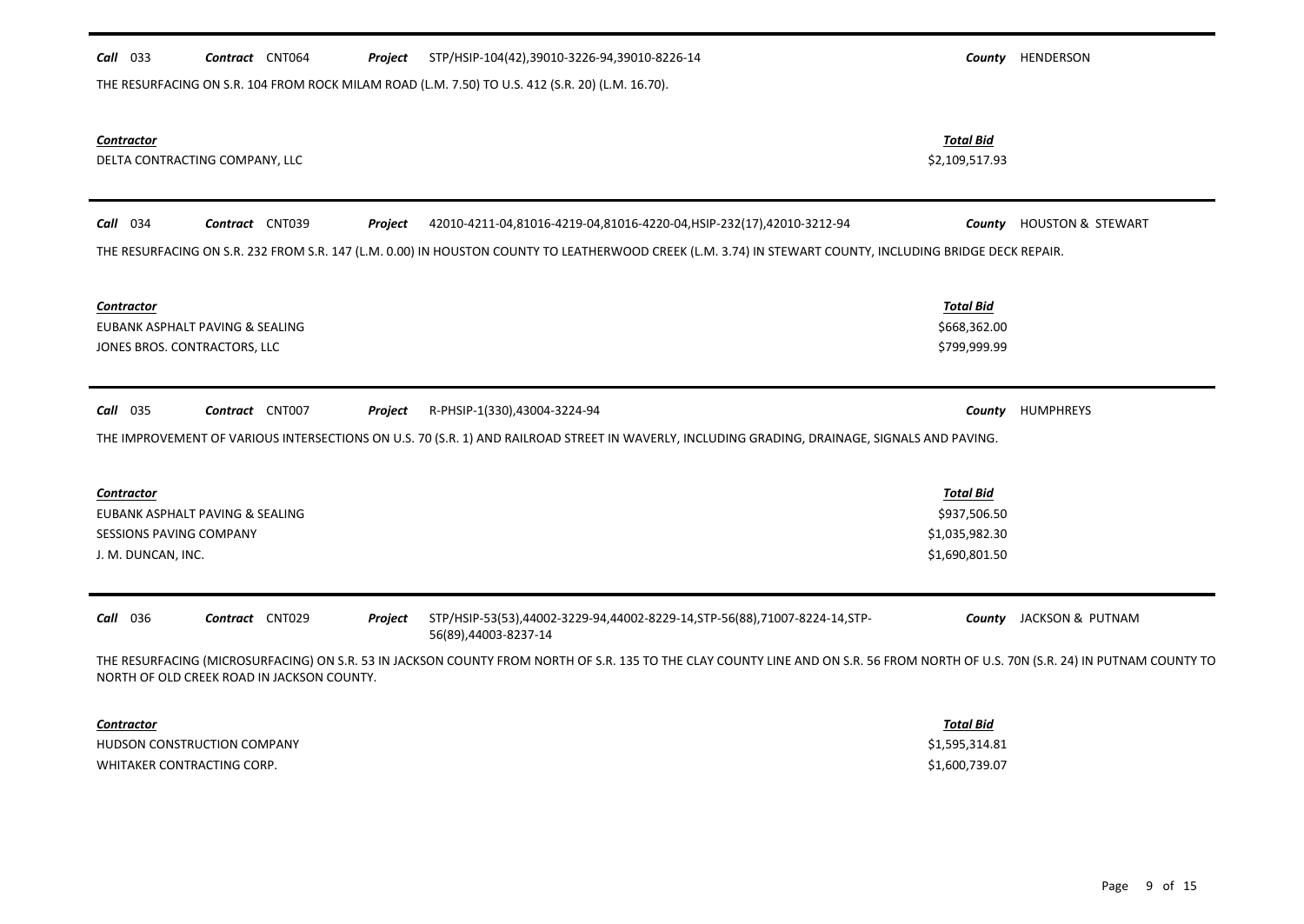| Call 037<br>Contract CNT058<br>Project                                                                    | STP/HSIP-242(173),50009-3226-94,50009-8226-14                                                                                   | County LAWRENCE |
|-----------------------------------------------------------------------------------------------------------|---------------------------------------------------------------------------------------------------------------------------------|-----------------|
| THE RESURFACING ON S.R. 242 FROM NORTH HOLLY CREEK ROAD (L.M. 4.40) TO BAILEY SPRINGS ROAD (L.M. 16.21).  |                                                                                                                                 |                 |
|                                                                                                           |                                                                                                                                 |                 |
| <b>Contractor</b>                                                                                         | <b>Total Bid</b>                                                                                                                |                 |
| ROGERS GROUP, INC.                                                                                        | \$1,167,582.00                                                                                                                  |                 |
| VOLUNTEER PAVING, LLC                                                                                     | \$1,226,403.64                                                                                                                  |                 |
|                                                                                                           |                                                                                                                                 |                 |
| <b>Call</b> 038<br>Contract CNT077<br>Project                                                             | HSIP-52(84),56003-3263-94                                                                                                       | County MACON    |
|                                                                                                           |                                                                                                                                 |                 |
| THE MISCELLANEOUS SAFETY IMPROVEMENTS ON S.R. 52 FROM S.R. 141 (L.M. 3.06) TO OLD HIGHWAY 52 (L.M. 3.39). |                                                                                                                                 |                 |
|                                                                                                           |                                                                                                                                 |                 |
| Contractor                                                                                                | <b>Total Bid</b>                                                                                                                |                 |
| CHARLES DEWEESE CONSTRUCTION, INC                                                                         | \$291,207.61                                                                                                                    |                 |
| <b>SESSIONS PAVING COMPANY</b>                                                                            | \$363,417.14                                                                                                                    |                 |
| ROGERS GROUP, INC.                                                                                        | \$371,310.19                                                                                                                    |                 |
| VULCAN CONSTRUCTION MATERIALS, LLC                                                                        | \$448,997.07                                                                                                                    |                 |
|                                                                                                           |                                                                                                                                 |                 |
| <b>Call</b> 039<br>Contract CNT070<br>Project<br>57023-4235-04                                            |                                                                                                                                 | County MADISON  |
|                                                                                                           | THE CONSTRUCTION OF A CONCRETE BOX BEAM BRIDGE ON S.R. 198 OVER BEAR CREEK (L.M. 8.65), INCLUDING GRADING, DRAINAGE AND PAVING. |                 |
|                                                                                                           |                                                                                                                                 |                 |
| Contractor                                                                                                | <b>Total Bid</b>                                                                                                                |                 |
| DEMENT CONSTRUCTION COMPANY, LLC                                                                          | \$2,142,686.67                                                                                                                  |                 |
| BELL & ASSOCIATES CONSTRUCTION, LP                                                                        | \$2,335,153.51                                                                                                                  |                 |
| FORD CONSTRUCTION COMPANY                                                                                 | \$2,407,014.43                                                                                                                  |                 |
| VOLUNTEER BRIDGE CONSTRUCTION, INC.                                                                       | \$2,470,758.30                                                                                                                  |                 |
| THOMSON & THOMSON, INC.                                                                                   | \$2,490,729.20                                                                                                                  |                 |
| JONES BROS. CONTRACTORS, LLC                                                                              | \$2,526,256.24                                                                                                                  |                 |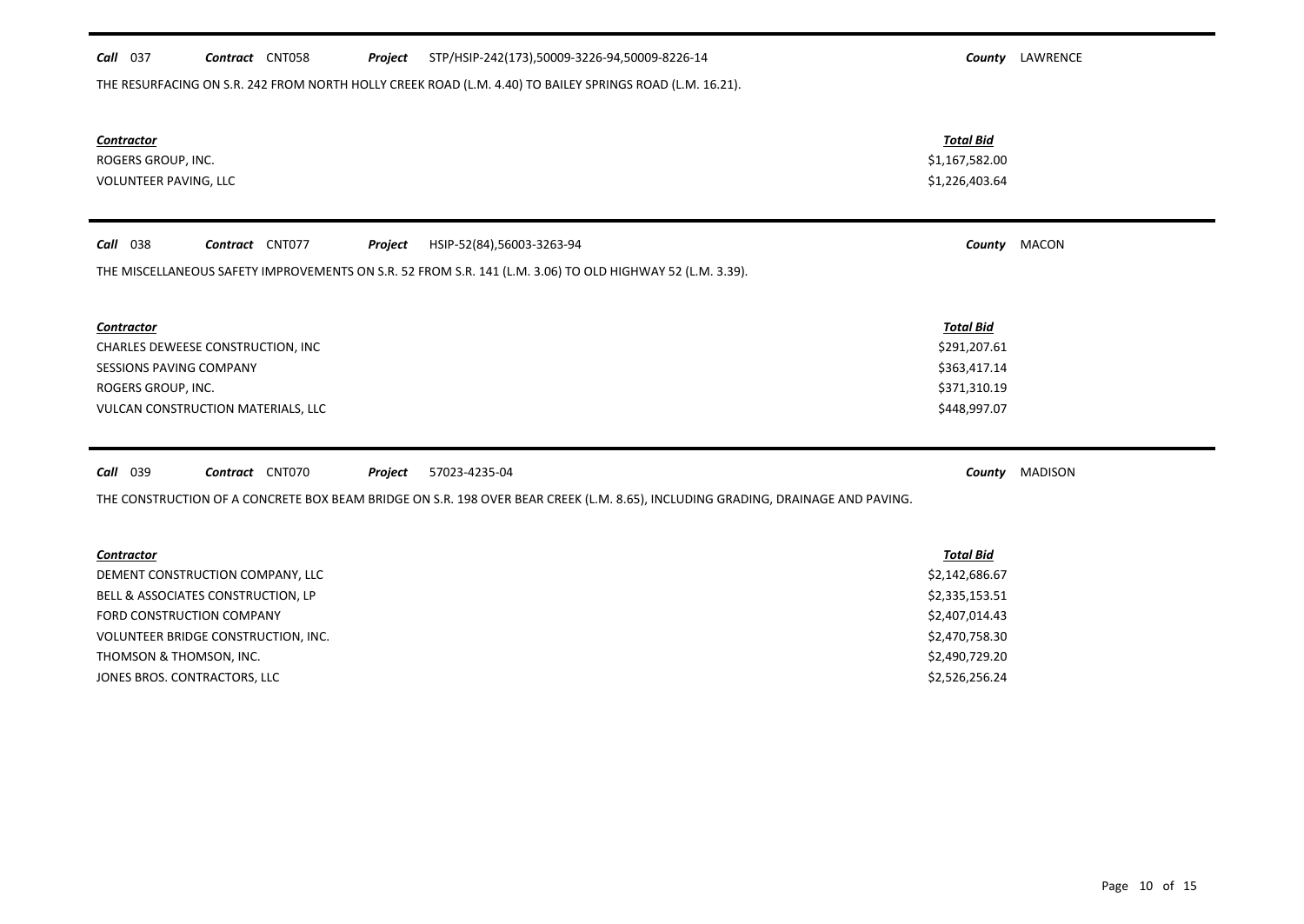| $Call$ 040                           | Contract CNT027                                                            | Project        | STP/HSIP-2(263),54002-3247-94,54002-8247-14                                                                           |                  | County MCMINN |
|--------------------------------------|----------------------------------------------------------------------------|----------------|-----------------------------------------------------------------------------------------------------------------------|------------------|---------------|
|                                      |                                                                            |                | THE RESURFACING ON U.S. 11 (S.R. 2) FROM SOUTH OF ROCKY MOUNT ROAD (L.M. 12.18) TO NORTH OF HAINES ROAD (L.M. 14.80). |                  |               |
|                                      |                                                                            |                |                                                                                                                       |                  |               |
| <b>Contractor</b>                    |                                                                            |                |                                                                                                                       | <b>Total Bid</b> |               |
|                                      | WRIGHT BROTHERS CONSTRUCTION COMPANY, IN                                   |                |                                                                                                                       | \$1,677,417.30   |               |
| ROGERS GROUP, INC.                   |                                                                            |                |                                                                                                                       | \$1,845,434.59   |               |
|                                      |                                                                            |                |                                                                                                                       |                  |               |
| $Call$ 041                           | Contract CNT067                                                            | Project        | 66004-4227-04                                                                                                         |                  | County OBION  |
|                                      | THE REPAIR OF 6 BRIDGES ON VARIOUS ROUTES OVER U.S. 45W (U.S. 51, S.R. 3). |                |                                                                                                                       |                  |               |
|                                      |                                                                            |                |                                                                                                                       |                  |               |
|                                      |                                                                            |                |                                                                                                                       |                  |               |
| <b>Contractor</b>                    |                                                                            |                |                                                                                                                       | <b>Total Bid</b> |               |
| JAMISON CONSTRUCTION, LLC            |                                                                            | \$1,145,186.40 |                                                                                                                       |                  |               |
| FORD CONSTRUCTION COMPANY            |                                                                            |                |                                                                                                                       | \$1,175,254.80   |               |
| HAROLD COFFEY CONSTRUCTION CO., INC. |                                                                            |                |                                                                                                                       | \$1,395,975.00   |               |
|                                      | DEMENT CONSTRUCTION COMPANY, LLC                                           |                |                                                                                                                       | \$2,092,316.10   |               |
|                                      |                                                                            |                |                                                                                                                       |                  |               |
| <b>Call</b> 042                      | Contract CNT062                                                            | Project        | 70005-4211-04                                                                                                         | County POLK      |               |
|                                      |                                                                            |                | THE REPAIR OF BRIDGES ON U.S. 64 (S.R. 40) OVER NORTH POTATO CREEK (L.M. 26.93).                                      |                  |               |
|                                      |                                                                            |                |                                                                                                                       |                  |               |
| <b>Contractor</b>                    |                                                                            |                |                                                                                                                       | <b>Total Bid</b> |               |
|                                      | JONES BROS. CONTRACTORS, LLC                                               |                |                                                                                                                       | \$2,377,643.51   |               |
| JAMISON CONSTRUCTION, LLC            |                                                                            |                |                                                                                                                       | \$2,377,720.80   |               |
|                                      | MID-STATE CONSTRUCTION COMPANY, INC.                                       |                |                                                                                                                       | \$2,544,132.66   |               |
| SUMMERS-TAYLOR, INC.                 |                                                                            |                |                                                                                                                       | \$2,809,398.26   |               |
|                                      | WRIGHT BROTHERS CONSTRUCTION COMPANY, IN                                   |                |                                                                                                                       | \$3,198,298.26   |               |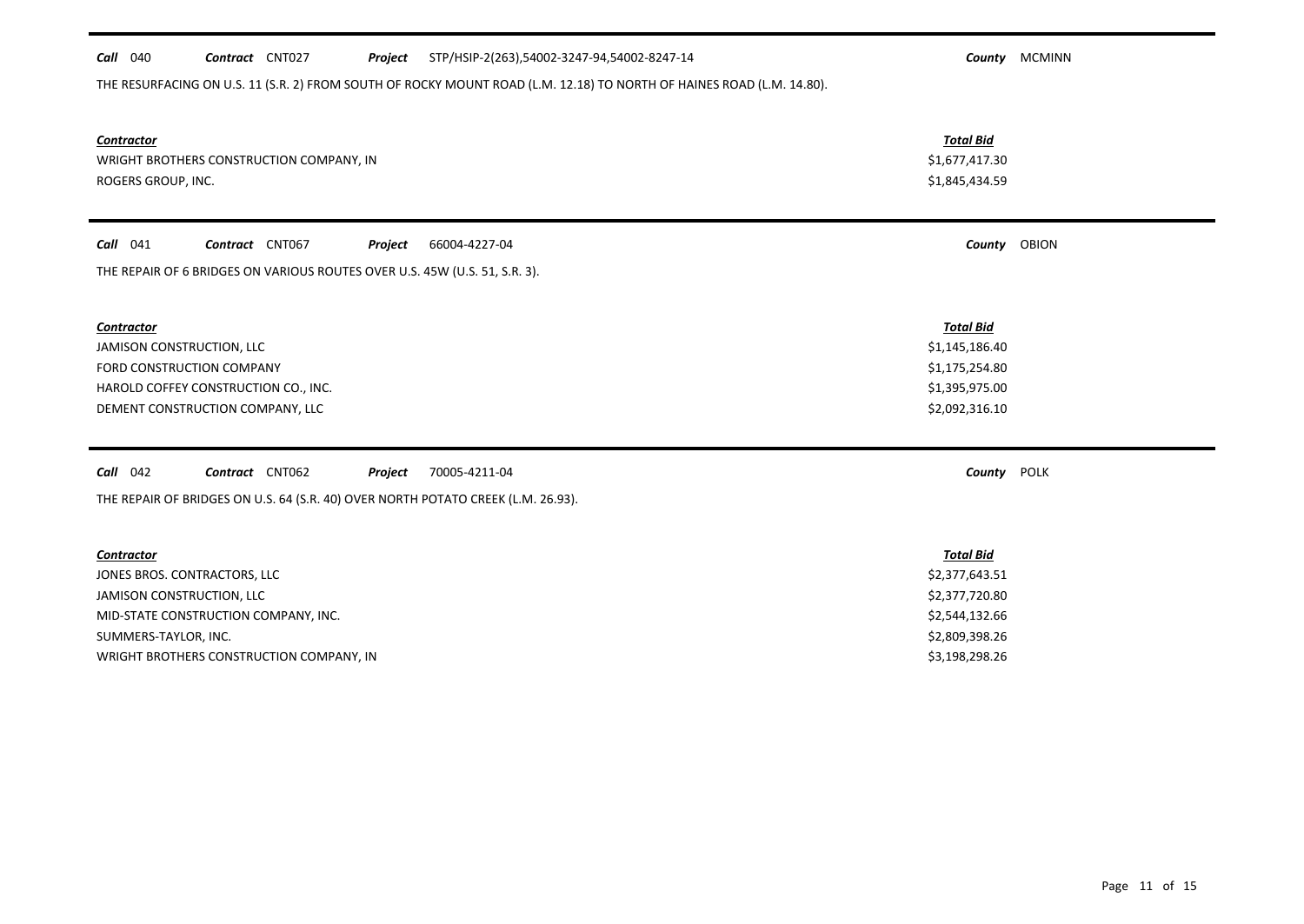### *Call* 043 *Contract* CNT034 *Project County* PUTNAM & WHITE 71003-4238-04,STP/HSIP-84(15),93004-3224-94,93004-8224-14

THE RESURFACING (EITHER MICROSURFACE OR THIN MIX OVERLAY) ON S.R. 24 IN PUTNAM COUNTY FROM MILL CREEK ROAD TO BEE ROCK ROAD AND ON S.R. 84 IN WHITE COUNTY FROM SOUTH OF EAST COLLEGE STREET TO THE PUTNAM COUNTY LINE.

| <b>Contractor</b><br>ROGERS GROUP, INC.<br>TINSLEY ASPHALT, LLC<br>HUDSON CONSTRUCTION COMPANY                     | <b>Total Bid</b><br>\$1,329,384.98<br>\$1,447,076.45<br>\$1,752,181.48                                                                        |               |  |  |  |
|--------------------------------------------------------------------------------------------------------------------|-----------------------------------------------------------------------------------------------------------------------------------------------|---------------|--|--|--|
| <b>Call</b> 044<br>Contract CNT075<br>Project<br>HSIP-30(66),72004-3231-94                                         | County RHEA                                                                                                                                   |               |  |  |  |
| THE MISCELLANEOUS SAFETY IMPROVEMENTS ON S.R. 30 FROM NEAR S.R. 443 (L.M. 4.10) TO MAPLE CREEK DRIVE (L.M. 7.75).  |                                                                                                                                               |               |  |  |  |
| <b>Contractor</b><br>SUPERIOR TRAFFIC CONTROL, LLC<br>TENNESSEE GUARDRAIL, INC.<br>SUPERIOR PAVEMENT MARKING, INC. | <b>Total Bid</b><br>\$91,140.79<br>\$94,886.55<br>\$101,584.71                                                                                |               |  |  |  |
| Call 045<br>Contract CNT032<br>STP/HSIP-73(69),78013-3239-94,78013-4239-04,78013-8239-14<br>Project                |                                                                                                                                               | County SEVIER |  |  |  |
|                                                                                                                    | THE RESURFACING ON U.S. 321 (S.R. 73) FROM NEAR SHULTZ ROAD (L.M. 19.65) TO THE COCKE COUNTY LINE (L.M. 26.20), INCLUDING BRIDGE DECK REPAIR. |               |  |  |  |
| <b>Contractor</b><br>CHARLES BLALOCK & SONS, INC.                                                                  | <b>Total Bid</b><br>\$1,632,669.71                                                                                                            |               |  |  |  |
| <b>Call</b> 046<br>Contract CNT066<br>Project<br>79020-4249-04                                                     |                                                                                                                                               | County SHELBY |  |  |  |
| THE REPAIR OF THE BRIDGE ON U.S. 78 (S.R 4) OVER JOHNS CREEK (L.M. 2.23).                                          |                                                                                                                                               |               |  |  |  |
|                                                                                                                    |                                                                                                                                               |               |  |  |  |
| <b>Contractor</b><br>CHRIS-HILL CONSTRUCTION CO., LLC                                                              | <b>Total Bid</b><br>\$431,921.53                                                                                                              |               |  |  |  |
| BELL & ASSOCIATES CONSTRUCTION, LP                                                                                 | \$451,308.70                                                                                                                                  |               |  |  |  |
| DEMENT CONSTRUCTION COMPANY, LLC                                                                                   | \$496,704.30                                                                                                                                  |               |  |  |  |
| CENTURY CONSTRUCTION GROUP, INC.                                                                                   | \$697,508.60                                                                                                                                  |               |  |  |  |
| KIEWIT INFRASTRUCTURE SOUTH CO.                                                                                    | \$785,674.50                                                                                                                                  |               |  |  |  |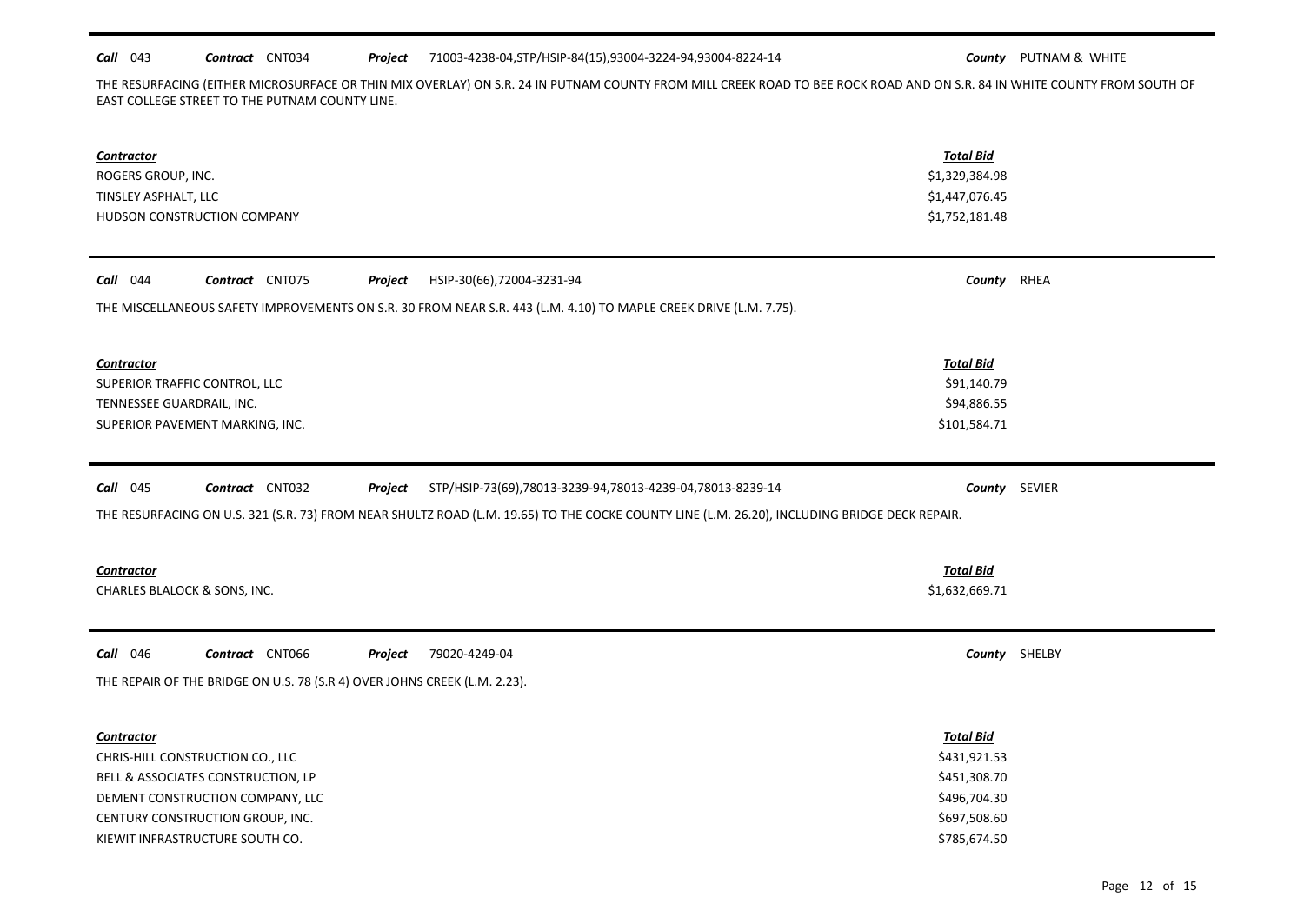| <b>Call</b> 047 | Contract | CNT069 | Proiect | 82010-4241-04,NH/HSIP-93(22),82010-3241-94,82010-8241-14,STP/HSIP-126(24),82085- | <b>County</b> SULLIVAN |
|-----------------|----------|--------|---------|----------------------------------------------------------------------------------|------------------------|
|                 |          |        |         | 3240-94.82085-8240-14                                                            |                        |

THE RESURFACING ON S.R. 126 FROM NEAR FALL CREEK ROAD (L.M. 9.10) TO NEAR S.R. 75 (L.M. 15.44) AND ON S.R. 93 FROM NEAR S.R. 347 (L.M. 3.17) TO NEAR GAYLEMONT DRIVE (L.M. 5.08), INCLUDING BRIDGE DECK REPAIR.

| Contractor<br>SUMMERS-TAYLOR, INC.<br>W-L CONSTRUCTION & PAVING, INC.                                                                                               | <b>Total Bid</b><br>\$1,903,147.90<br>\$2,057,595.21             |                   |
|---------------------------------------------------------------------------------------------------------------------------------------------------------------------|------------------------------------------------------------------|-------------------|
| <b>Call</b> 048<br>Contract CNT036<br>Project<br>82002-4285-04<br>THE REPAIR OF THE BRIDGE ON U.S. 11W (S.R. 1) OVER REEDY CREEK (L.M. 9.77) IN KINGSPORT.          |                                                                  | County SULLIVAN   |
| Contractor<br>SUMMERS-TAYLOR, INC.<br>SOUTHERN CONSTRUCTORS, INC.<br>MID-STATE CONSTRUCTION COMPANY, INC.                                                           | <b>Total Bid</b><br>\$155,299.32<br>\$182,954.00<br>\$238,709.56 |                   |
| <b>Call</b> 049<br>Contract CNT076<br>Project<br>HSIP-8400(82),84946-3402-94<br>THE MISCELLANEOUS SAFETY IMPROVEMENTS ON VARIOUS LOCAL ROADS.                       |                                                                  | County TIPTON     |
| Contractor<br>SUPERIOR TRAFFIC CONTROL, LLC                                                                                                                         | <b>Total Bid</b><br>\$248,805.90                                 |                   |
| Call 050<br>Contract CNT021<br>90953-3533-04<br>Project<br>THE GRADING, DRAINAGE AND PAVING ON A S.I.A. ROUTE SERVING CLINICAL MANAGEMENT CONCEPTS IN JOHNSON CITY. |                                                                  | County WASHINGTON |
| <b>Contractor</b><br>SUMMERS-TAYLOR, INC.<br>BAKER'S CONSTRUCTION SERVICES, INC.                                                                                    | <b>Total Bid</b><br>\$3,065,070.75<br>\$3,588,048.11             |                   |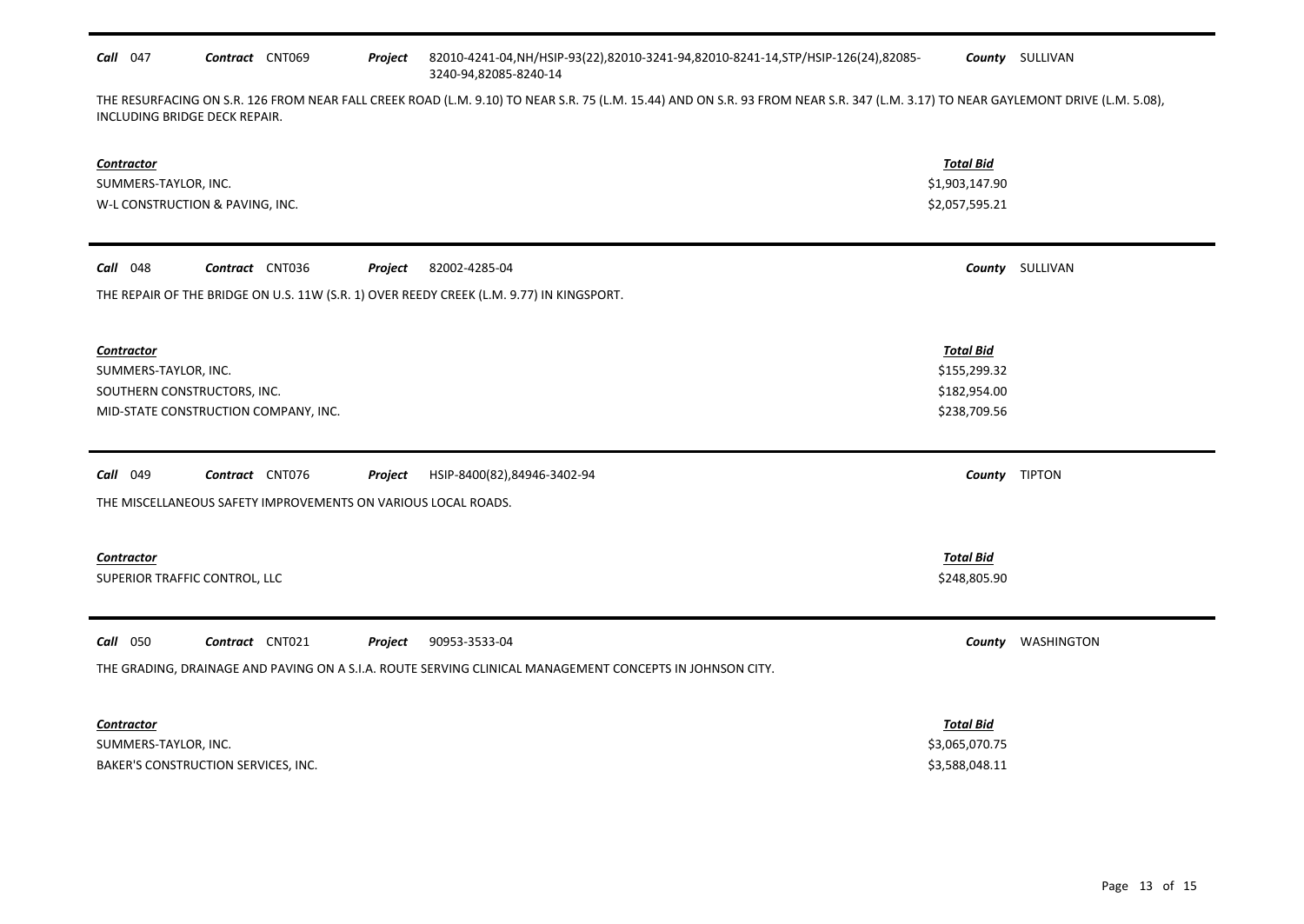## *Call* 051 *Contract* CNT059 *Project County* WAYNE 91001-4232-04,91027-4209-04,HSIP-13(79),91001-3232-94,STP/HSIP-13(78),91002-3233- 94,91002-8233-14,STP/HSIP-228(22),91027-3209-94,91027-8209-14

THE RESURFACING ON S.R. 228 FROM S.R. 128 TO BEECH CREEK ROAD, AND ON S.R. 13 FROM S.R. 203 TO CHALK CREEK ROAD AND FROM HILL STREET TO SOUTH OF VALLEY ROAD, INCLUDING BRIDGE DECK REPAIR.

| <b>Contractor</b><br>DELTA CONTRACTING COMPANY, LLC<br>ROGERS GROUP, INC.                                                         | <b>Total Bid</b><br>\$2,821,247.70<br>\$3,040,682.00 |               |
|-----------------------------------------------------------------------------------------------------------------------------------|------------------------------------------------------|---------------|
| Call 052<br>Contract CNT056<br>Project<br>NH/HSIP-43(43),92003-3272-94,92003-8272-14                                              | County                                               | WEAKLEY       |
| THE RESURFACING ON U.S. 45E (S.R. 43) FROM S.R. 22 (L.M. 17.40) TO THE OBION COUNTY LINE (L.M. 20.94).                            |                                                      |               |
| <b>Contractor</b>                                                                                                                 | <b>Total Bid</b>                                     |               |
| FORD CONSTRUCTION COMPANY                                                                                                         | \$1,606,667.81                                       |               |
| 92002-4231-04<br>$Call$ 053<br>Contract CNT068<br>Project                                                                         | County                                               | WEAKLEY       |
| THE REPAIR OF BRIDGES ON S.R. 22 OVER MUD CREEK (L.M. 15.71) AND CHESTNUT BRANCH (L.M. 15.75).                                    |                                                      |               |
| <b>Contractor</b>                                                                                                                 | <b>Total Bid</b>                                     |               |
| THOMSON & THOMSON, INC.                                                                                                           | \$789,304.20                                         |               |
| FORD CONSTRUCTION COMPANY                                                                                                         | \$806,391.80                                         |               |
| DEMENT CONSTRUCTION COMPANY, LLC                                                                                                  | \$887,278.10                                         |               |
| JAMISON CONSTRUCTION, LLC                                                                                                         | \$950,989.30                                         |               |
| Call 054<br>Contract CNT078<br>Project<br>HSIP-26(70),95009-3214-94                                                               |                                                      | County WILSON |
| THE MISCELLANEOUS SAFETY IMPROVEMENTS ON U.S. 70 (S.R. 26) FROM NEAR I-40 (L.M. 5.23) TO NEAR MADDOX SIMPSON PARKWAY (L.M. 5.42). |                                                      |               |
| Contractor                                                                                                                        | <b>Total Bid</b>                                     |               |
| SUPERIOR TRAFFIC CONTROL, LLC                                                                                                     | \$54,527.80                                          |               |

VULCAN CONSTRUCTION MATERIALS, LLC \$80,000.00